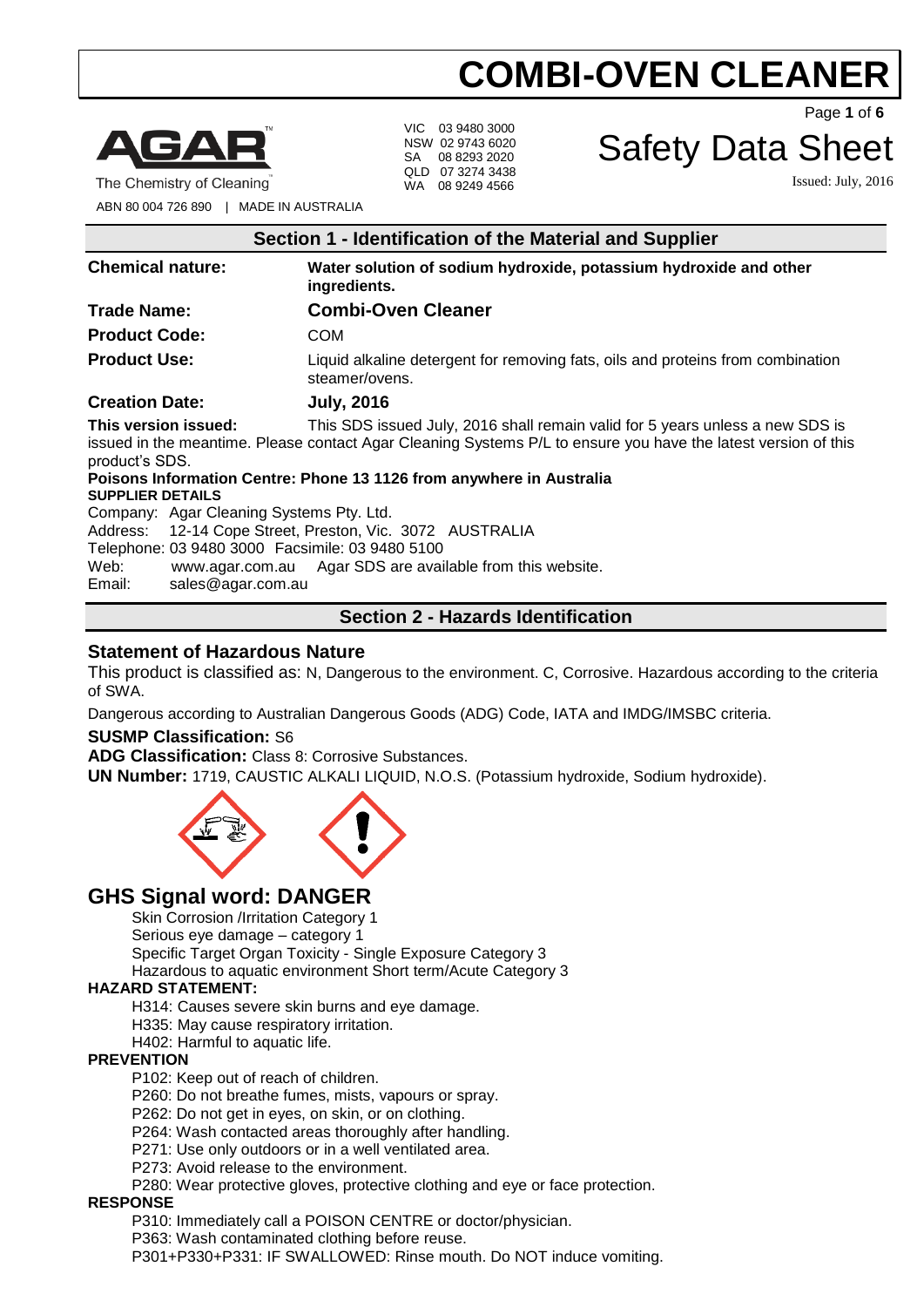Page **2** of **6**

P303+P361+P353: IF ON SKIN (or hair): Remove immediately all contaminated clothing. Rinse skin with water.

P304+P340: IF INHALED: Remove victim to fresh air and keep at rest in a position comfortable for breathing. P305+P351+P338: IF IN EYES: Rinse cautiously with water for several minutes. Remove contact lenses, if present and easy to do. Continue rinsing.

P390: Absorb spillage to prevent material damage.

#### **STORAGE**

P405: Store locked up.

#### **DISPOSAL**

P501: If they can not be recycled, dispose of contents to an approved waste disposal plant and containers to landfill (see Section 13 of this SDS).

#### **This product becomes non-hazardous when diluted to 1 in 12 or 8.7% in water.**

### **Emergency Overview**

**Physical Description & Colour**: Clear red/pink liquid.

**Odour:** Mild solvent odour.

**Major Health Hazards:** causes severe burns, respiratory tract irritant.

| <b>Section 3 - Composition/Information on Ingredients</b> |               |          |                                |         |
|-----------------------------------------------------------|---------------|----------|--------------------------------|---------|
| <b>Ingredients</b>                                        | <b>CAS No</b> | Conc,%   | TWA $(mg/m^3)$ STEL $(mg/m^3)$ |         |
| Potassium hydroxide                                       | 1310-58-3     | $1 - 3$  |                                | Peak    |
| Sodium hydroxide                                          | 1310-73-2     | $5 - 15$ |                                | Peak    |
| Other non hazardous ingredients                           | secret        | $3-6$    | not set                        | not set |
| Water                                                     | 7732-18-5     | to 100   | not set                        | not set |

This is a commercial product whose exact ratio of components may vary slightly. Minor quantities of other non hazardous ingredients are also possible.

The SWA TWA exposure value is the average airborne concentration of a particular substance when calculated over a normal 8 hour working day for a 5 day working week. The STEL (Short Term Exposure Limit) is an exposure value that may be equalled (but should not be exceeded) for no longer than 15 minutes and should not be repeated more than 4 times per day. There should be at least 60 minutes between successive exposures at the STEL. The term "peak "is used when the TWA limit, because of the rapid action of the substance, should never be exceeded, even briefly.

## **Section 4 - First Aid Measures**

## **General Information:**

You should call the Poisons Information Centre if you feel that you may have been poisoned, burned or irritated by this product. The number is 13 1126 from anywhere in Australia (0800 764 766 in New Zealand) and is available at all times. Have this SDS with you when you call.

**Inhalation:** If irritation occurs, contact a Poisons Information Centre, or call a doctor. Remove source of contamination or move victim to fresh air. If breathing is difficult, oxygen may be beneficial if administered by trained personnel, preferably on a doctor's advice. In severe cases, symptoms of pulmonary oedema can be delayed up to 48 hours after exposure.

**Skin Contact:** Seek urgent medical attention. Flush contaminated area with lukewarm, gently flowing water for at least 60 minutes, by the clock. DO NOT INTERRUPT FLUSHING. If necessary, keep emergency vehicle waiting (show paramedics this MSDS and take their advice). Under running water, remove contaminated clothing, shoes and leather goods (e.g. watchbands, belts). Strongly basic ingredients tend to penetrate the skin and so need longer rinsing than other substances.

**Eye Contact:** Immediately flush the contaminated eye(s) with lukewarm, gently flowing water for at least 60 minutes, by the clock, while holding the eyelid(s) open. Neutral saline solution may be used as soon as it is available. DO NOT INTERRUPT FLUSHING. If necessary, keep emergency vehicle waiting (show paramedics this MSDS and take their advice). Take care not to rinse contaminated water into the unaffected eye or onto face. Call a Poisons Information Centre or a doctor urgently. Take special care if exposed person is wearing contact lenses. **Ingestion:** If swallowed, do NOT induce vomiting; rinse mouth thoroughly with water and contact a Poisons Information Centre. Urgent hospital treatment is likely to be needed. Give activated charcoal if instructed.

# **Section 5 - Fire Fighting Measures**

**Fire and Explosion Hazards**: The major hazard in fires is usually inhalation of heated and toxic or oxygen deficient (or both), fire gases. There is little risk of an explosion from this product if commercial quantities are involved in a fire.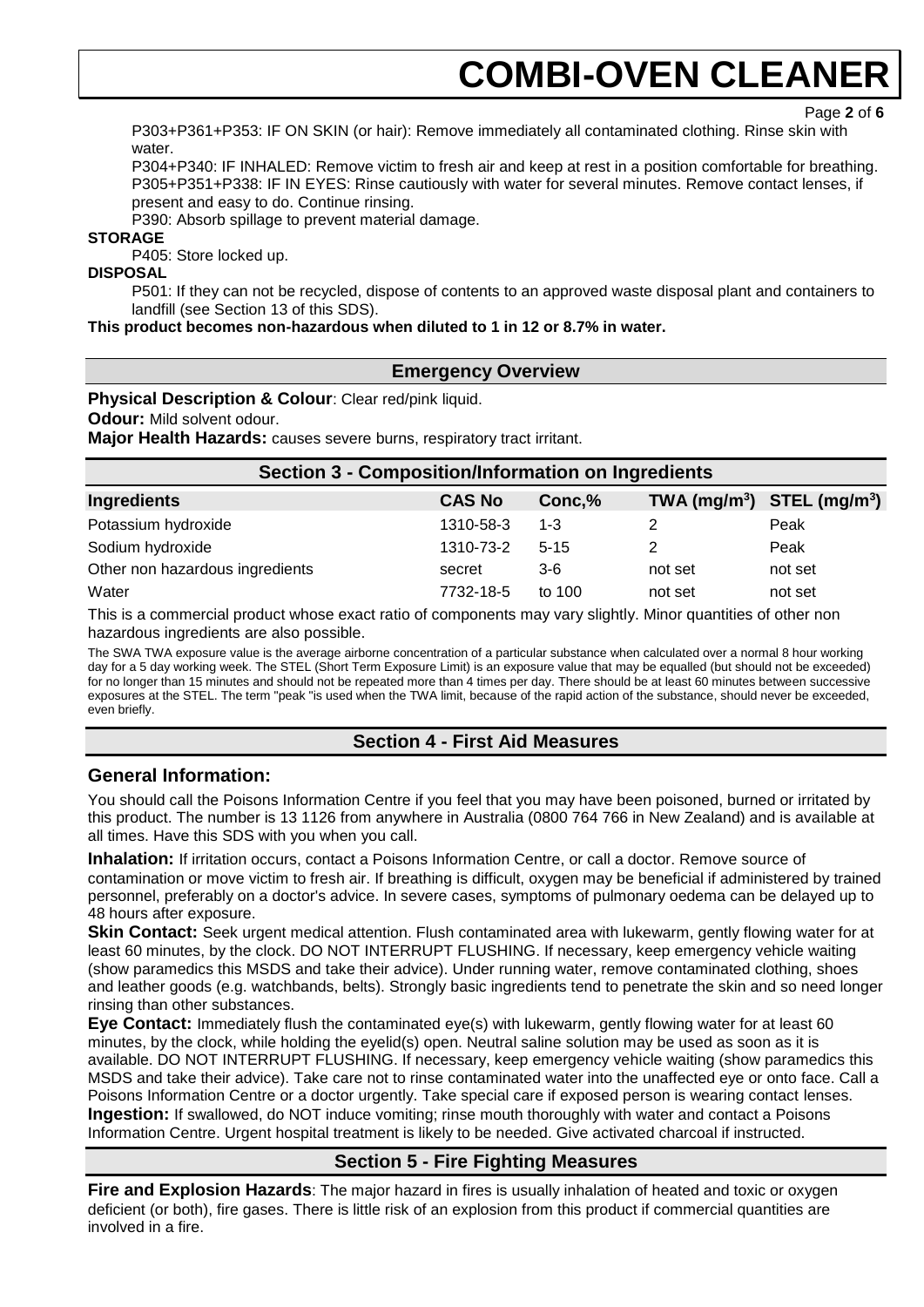Page **3** of **6**

Only small quantities of decomposition products are expected from this product at temperatures normally achieved in a fire. This will only occur after heating to dryness.

Fire decomposition products from this product are likely to be irritating if inhaled.

**Extinguishing Media:** Not combustible. Use extinguishing media suited to burning materials. Water fog or fine spray is the preferred medium for large fires. Aim to dilute the material with large quantities of water. If practical, contain diluted material and prevent from entering drains and water courses.

**Fire Fighting:** If a significant quantity of this product is involved in a fire, call the fire brigade. There is little danger of a violent reaction or explosion if significant quantities of this product are involved in a fire. Recommended personal protective equipment is liquid-tight chemical protective clothing and breathing apparatus.

| <b>Flash point:</b>              | Flammable solid. |
|----------------------------------|------------------|
| <b>Upper Flammability Limit:</b> | Does not burn.   |
| <b>Lower Flammability Limit:</b> | Does not burn.   |
| <b>Autoignition temperature:</b> | Does not burn.   |
| <b>Flammability Class:</b>       | Does not burn.   |
|                                  |                  |

# **Section 6 - Accidental Release Measures**

**Accidental release:** In the event of a major spill, prevent spillage from entering drains or water courses. Evacuate the spill area and deny entry to unnecessary and unprotected personnel. Wear full protective chemically resistant clothing including eye/face protection, gauntlets and self contained breathing apparatus. See below under Personal Protection regarding Australian Standards relating to personal protective equipment. Suitable materials for protective clothing include rubber, Viton, Nitrile, butyl rubber, Barricade, neoprene, Teflon, polyethylene, PE/EVAL, Saranex, Responder. Eye/face protective equipment should comprise as a minimum, protective goggles. If there is a significant chance that vapours or mists are likely to build up in the cleanup area, we recommend that you use a respirator. Usually, no respirator is necessary when using this product. However, if you have any doubts consult the Australian Standard mentioned below (section 8).

Stop leak if safe to do so, and contain spill. Absorb onto sand, vermiculite or other suitable absorbent material. If spill is too large or if absorbent material is not available, try to create a dike to stop material spreading or going into drains or waterways. Because of the corrosiveness of this product, special personal care should be taken in any cleanup operation. Sweep up and shovel or collect recoverable product into labelled containers for recycling or salvage, and dispose of promptly. Recycle containers wherever possible after careful cleaning. After spills, wash area preventing runoff from entering drains. If a significant quantity of material enters drains, advise emergency services. Contaminated area may be neutralised by washing with weak or dilute acid. Vinegar, citrus juice and most soft drinks may be suitable. This material may be suitable for approved landfill. Ensure legality of disposal by consulting regulations prior to disposal. Thoroughly launder protective clothing before storage or re-use. Advise laundry of nature of contamination when sending contaminated clothing to laundry.

# **Section 7 - Handling and Storage**

**Handling:** Keep exposure to this product to a minimum, and minimise the quantities kept in work areas. Check Section 8 of this SDS for details of personal protective measures, and make sure that those measures are followed. The measures detailed below under "Storage" should be followed during handling in order to minimise risks to persons using the product in the workplace. Also, avoid contact or contamination of product with incompatible materials listed in Section 10.

**Storage:** This product is a Scheduled Poison. Observe all relevant regulations regarding sale, transport and storage of this schedule of poison. Store in a cool, well ventilated area. Check containers periodically for corrosion and leaks. Containers should be kept closed in order to minimise contamination. Make sure that the product does not come into contact with substances listed under "Incompatibilities" in Section 10. If you keep more than 2500kg or L of Dangerous Goods of Packaging Group II, you may be required to license the premises or notify your Dangerous Goods authority. If you have any doubts, we suggest you contact your Dangerous Goods authority in order to clarify your obligations. Check packaging - there may be further storage instructions on the label.

# **Section 8 - Exposure Controls and Personal Protection**

The following Australian Standards will provide general advice regarding safety clothing and equipment: Respiratory equipment: **AS/NZS 1715**, Protective Gloves: **AS 2161**, Occupational Protective Clothing: AS/NZS 4501 set 2008, Industrial Eye Protection: **AS1336** and **AS/NZS 1337**, Occupational Protective Footwear: **AS/NZS2210**.

| <b>SWA Exposure Limits</b> | $TWA$ (mg/m <sup>3</sup> ) | $STEL$ (mg/m <sup>3</sup> ) |
|----------------------------|----------------------------|-----------------------------|
| Potassium hydroxide        |                            | Peak                        |
| Sodium hydroxide           |                            | Peak                        |

No special equipment is usually needed when occasionally handling small quantities. The following instructions are for bulk handling or where regular exposure in an occupational setting occurs without proper containment systems.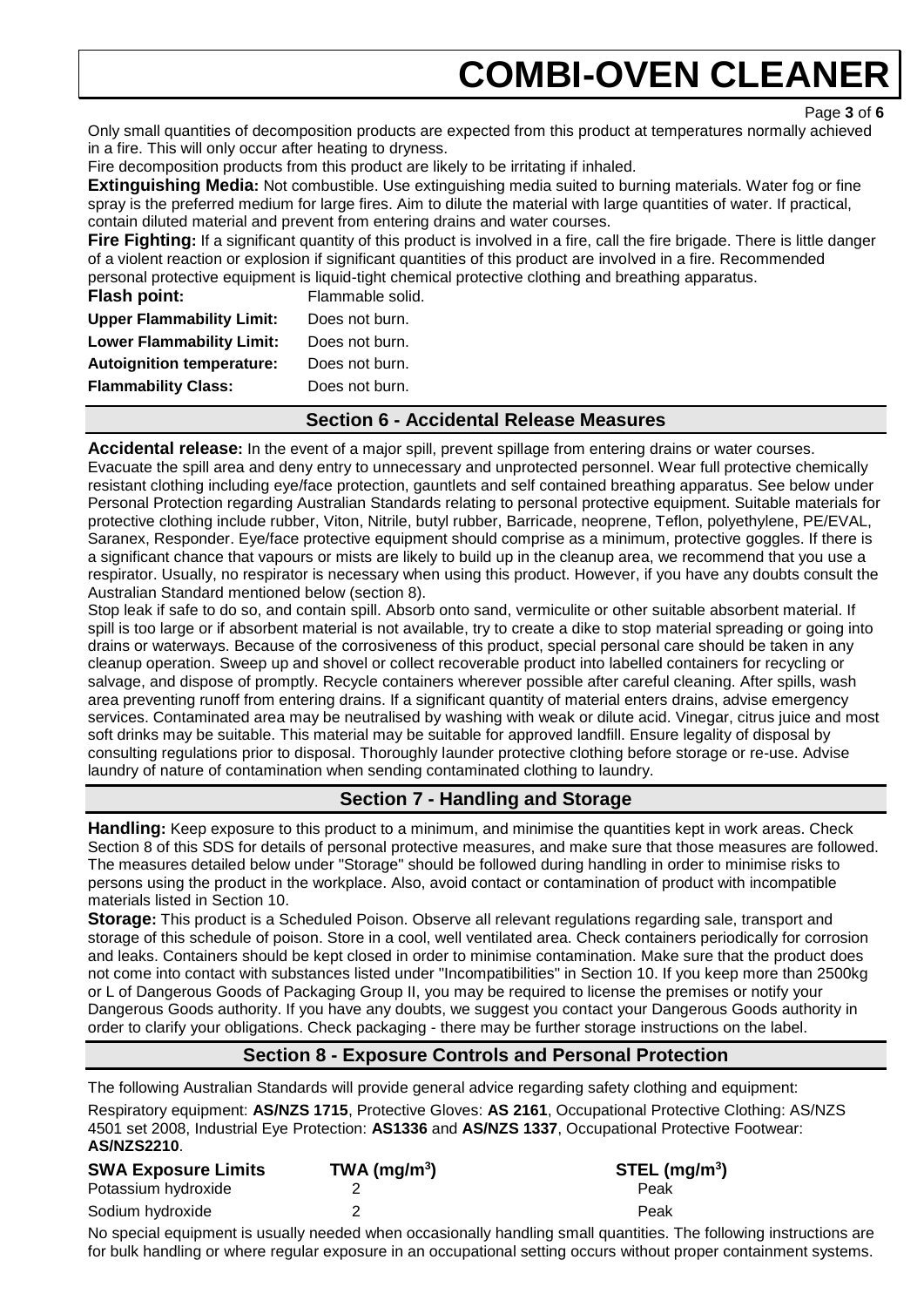Page **4** of **6**

**Ventilation:** This product should only be used in a well ventilated area. If natural ventilation is inadequate, use of a fan is suggested.

**Eye Protection:** Your eyes must be completely protected from this product by splash resistant goggles with face shield. All surrounding skin areas must be covered. Emergency eye wash facilities must also be available in an area close to where this product is being used.

**Skin Protection:** Because of the dangerous nature of this product, make sure that all skin areas are completely covered by impermeable gloves, overalls, hair covering, apron and face shield. See below for suitable material types.

**Protective Material Types:** We suggest that protective clothing be made from the following materials: rubber, Viton, nitrile.

**Respirator:** Usually, no respirator is necessary when using this product. However, if you have any doubts consult the Australian Standard mentioned above.

Safety deluge showers should, if practical, be provided near to where this product is being handled commercially.

### **Section 9 - Physical and Chemical Properties:**

| Clear red/pink liquid.<br>Mild solvent odour.<br>Approximately 115-125°C at 100kPa.<br>Below 0°C.<br>Water component.<br>2.37 kPa at 20°C (water vapour pressure).<br>As for water.<br>1.08<br>Completely soluble in water.<br>13-14 (as supplied)<br>No data.<br>As for water.<br>No data |
|--------------------------------------------------------------------------------------------------------------------------------------------------------------------------------------------------------------------------------------------------------------------------------------------|
| Does not burn.                                                                                                                                                                                                                                                                             |
|                                                                                                                                                                                                                                                                                            |

## **Section 10 - Stability and Reactivity**

**Reactivity:** Most strong alkalis and bases react with inorganic and organic acids to form salts. They can also react with some metals liberating hydrogen gas. These reactions may be rapid and sometimes liberate much heat. They can also decompose many organic materials such as esters, in a reaction called hydrolysis.

**Conditions to Avoid:** Keep containers tightly closed.

**Incompatibilities:** acids, zinc, tin, aluminium and their alloys, other substances reactive with extremely alkaline liquids.

**Fire Decomposition:** Only small quantities of decomposition products are expected from this product at temperatures normally achieved in a fire. This will only occur after heating to dryness. Combustion forms carbon dioxide, and if incomplete, carbon monoxide and possibly smoke. Water is also formed. May form oxides of sulfur (sulfur dioxide is a respiratory hazard) and other sulfur compounds. Most will have a foul odour. Potassium and sodium compounds. Carbon monoxide poisoning produces headache, weakness, nausea, dizziness, confusion, dimness of vision, disturbance of judgment, and unconsciousness followed by coma and death. **Polymerisation:** This product will not undergo polymerisation reactions.

**Section 11 - Toxicological Information**

#### **Information on toxicological effects:**

| Acute toxicity                                            | No known significant effects or hazards. |
|-----------------------------------------------------------|------------------------------------------|
| Skin corrosion/irritation                                 | Corrosion.                               |
| Serious eye damage/irritation                             | Serious eye damage                       |
| Respiratory or skin sensitisation                         | No known significant effects or hazards. |
| Germ cell mutagenicity                                    | No known significant effects or hazards. |
| Carcinogenicity                                           | No known significant effects or hazards. |
| Reproductive toxicity                                     | No known significant effects or hazards. |
| Specific target organ toxicity<br>(STOT)- single exposure | No known significant effects or hazards. |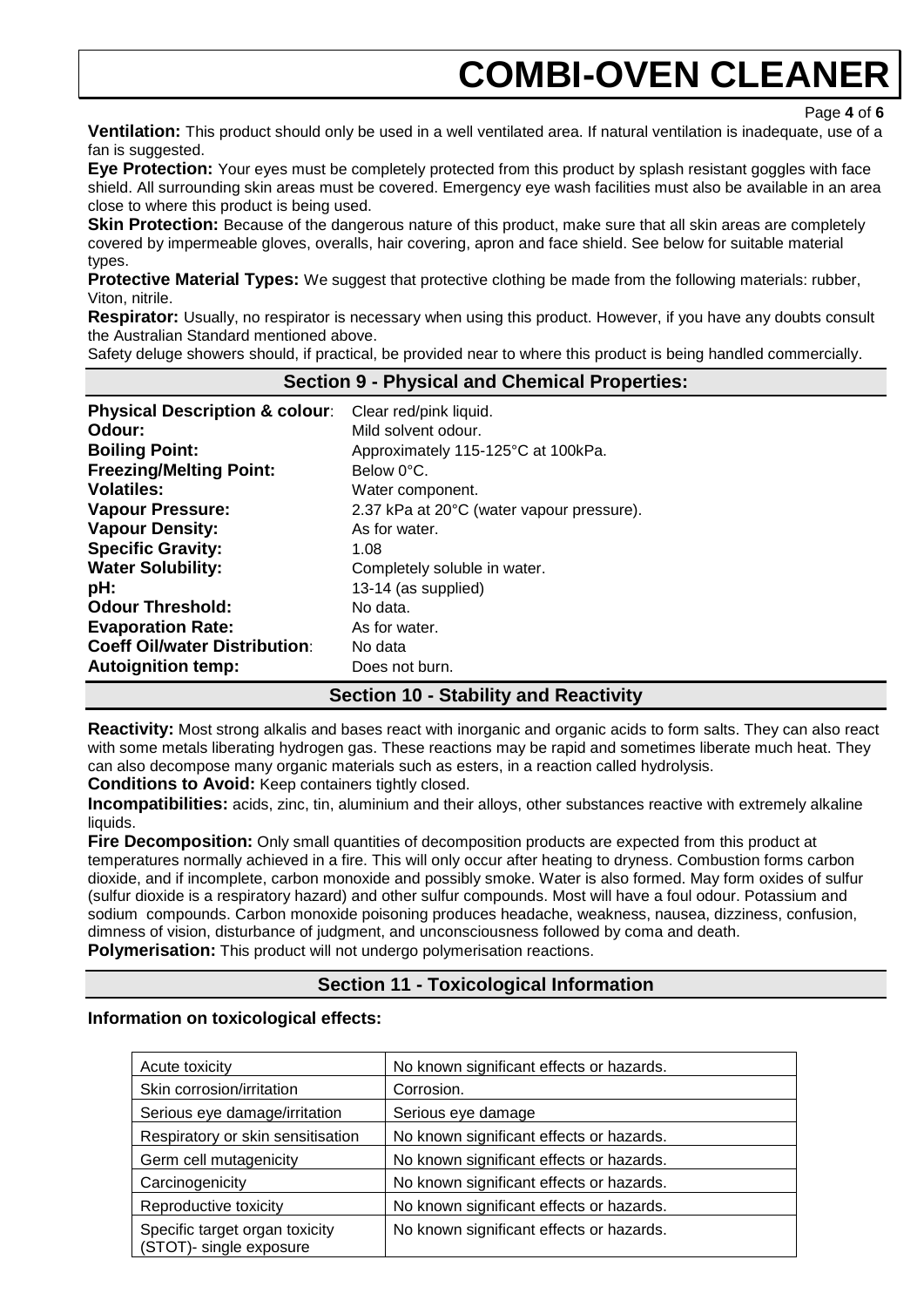|                                                            |                                          | Page 5 of 6 |
|------------------------------------------------------------|------------------------------------------|-------------|
| Specific target organ toxicity<br>STOT)- repeated exposure | No known significant effects or hazards. |             |
| Aspiration hazard                                          | No known significant effects or hazards. |             |

### **Classification of Hazardous Ingredients**

| Ingredient:         | <b>Health effects:</b>                                      |
|---------------------|-------------------------------------------------------------|
| Potassium hydroxide | Skin corrosion and severe eye damage. Harmful if swallowed. |
| Sodium hydroxide    | Skin corrosion and severe eye damage.                       |
|                     |                                                             |

## **Potential Health Effects**

## **Inhalation:**

**Short Term Exposure:** This product is an inhalation irritant. Symptoms may include headache, irritation of nose and throat and increased secretion of mucous in the nose and throat. Other symptoms may also become evident, but they should disappear after exposure has ceased if treatment is prompt.

**Long Term Exposure:** No data for health effects associated with long term inhalation.

## **Skin Contact:**

**Short Term Exposure:** This product is very corrosive to the skin. Capable of causing severe burns with deep ulceration, and can penetrate to deeper layers of skin resulting in third degree burns. Corrosion will continue until product is removed or neutralised. Severity depends on concentration and duration of exposure. Burns may not be immediately painful; the onset of pain may be minutes to hours.

**Long Term Exposure:** No data for health effects associated with long term skin exposure.

# **Eye Contact:**

**Short Term Exposure:** This product is very corrosive to eyes. It will quickly cause severe pain, and corrosion of the eye and surrounding facial tissues. Unless exposure is immediately treated, permanent blindness and facial scarring will occur.

**Long Term Exposure:** No data for health effects associated with long term eye exposure.

## **Ingestion:**

**Short Term Exposure:** Significant oral exposure is considered to be unlikely. However, this product is very corrosive to the gastrointestinal tract. Capable of causing severe burns with deep ulceration, and can penetrate to deeper layers of skin resulting in third degree burns. Corrosion will continue until product is removed or neutralised. Severity depends on concentration and duration of exposure.

**Long Term Exposure:** No data for health effects associated with long term ingestion.

## **Carcinogen Status:**

**SWA:** No significant ingredient is classified as carcinogenic by SWA.

**NTP:** No significant ingredient is classified as carcinogenic by NTP.

**IARC:** No significant ingredient is classified as carcinogenic by IARC.

# **Section 12 - Ecological Information**

Salts, acids and bases are typically diluted and neutralised when released to the environment in small quantities. However, until diluted or neutralised it will kill all aquatic organisms it contacts due to extreme pH.

# **Section 13 - Disposal Considerations**

**Disposal:** This product may be recycled if unused, or if it has not been contaminated so as to make it unsuitable for its intended use. If it has been contaminated, it may be possible to separate the contamination in some way. Only if neither of these options is suitable, we suggest that you contact a specialist disposal company to arrange disposal, but we recommend that it be neutralised in a controlled manner before disposal.

# **Section 14 - Transport Information**

**Dangerous according to Australian Dangerous Goods (ADG) Code, IATA and IMDG/IMSBC criteria.** 

**UN Number:** 1719, CAUSTIC ALKALI LIQUID, N.O.S. (Potassium hydroxide, Sodium hydroxide). **Hazchem Code:** 2R **Special Provisions:** 274 **Limited quantities:** ADG 7 specifies a Limited Quantity value of 1 L for this class of product. **Dangerous Goods Class:** Class 8: Corrosive Substances.